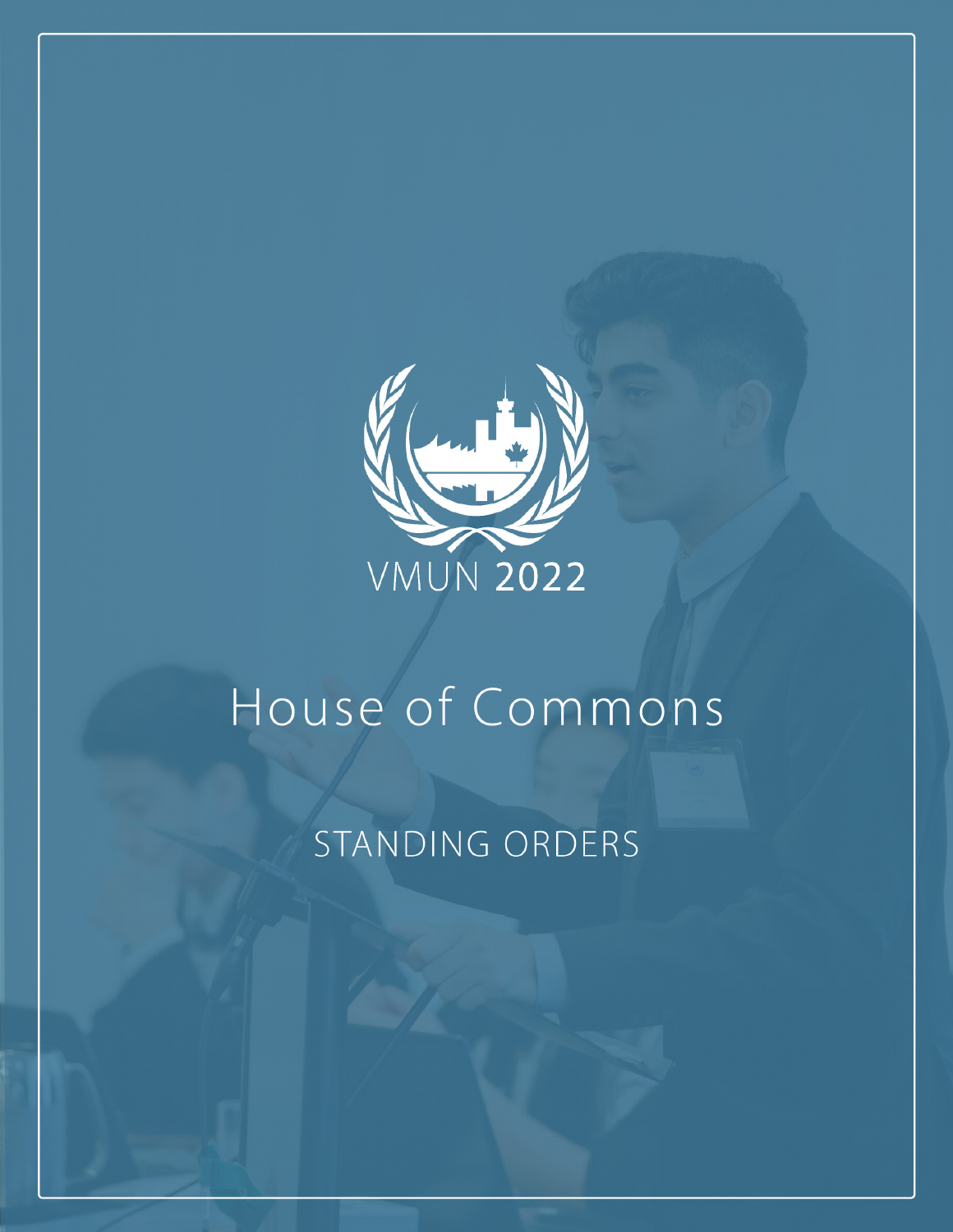## Standing Orders: Flow of Debate — A Graphical Representation

#### **first reading**

MPs submit PMRs before the conference, which are then edited and compiled into a single large bill. The First Reading will be the presentation of this collation to all the MPs. In practice, this means you, the MPs, will be given a packet containing all of the legislative text. Following the First Reading, the Second Reading will allow for more in-depth examination of the proposed legislation.

#### **caucus**

Near the beginning of the conference, each of the parties will meet in a caucus to decide which pieces of legislative text in the (PMR-compiled) Bill to support and develop their general political strategies. For example, the Conservative Party might decide they support MMP voting and want to ally with the Bloc Québécois to include a clause implementing it.

#### **second reading**

The Second Reading follows the First Reading and will occupy a large portion of the committee sessions at VMUN. During Second Reading, of which there will be several sittings (committee sessions), the House assembled will go through the bill clause by clause. Each clause will either be struck, meaning it is deleted, or assigned to a subcommittee. In extraordinary cases, the Speaker or their designees may allow MPs to defer voting on a specific clause of great contention in the interest of time.

#### **committee stage**

This stage will occupy the other greatest chunk of the time at the conference. The House will break into three Standing Committees, each of which will discuss certain parts of the Bill. While in Standing Committees, MPs will be tasked with writing amendments, striking clauses, and if necessary, adding new text to the legislation. At period intervals, the Speaker will call caucuses, where the parties will convene to discuss strategy, before returning to the House for the Second Reading.

#### **third reading**

After passage through the Standing Committees, the Bill will be voted upon, clause by clause, by the House of Commons. Following final passage of the text of the Bill, the Speaker of the House shall approve it, and it shall be submitted to the Governor General to be granted Royal Assent in the name of Her Majesty the Queen.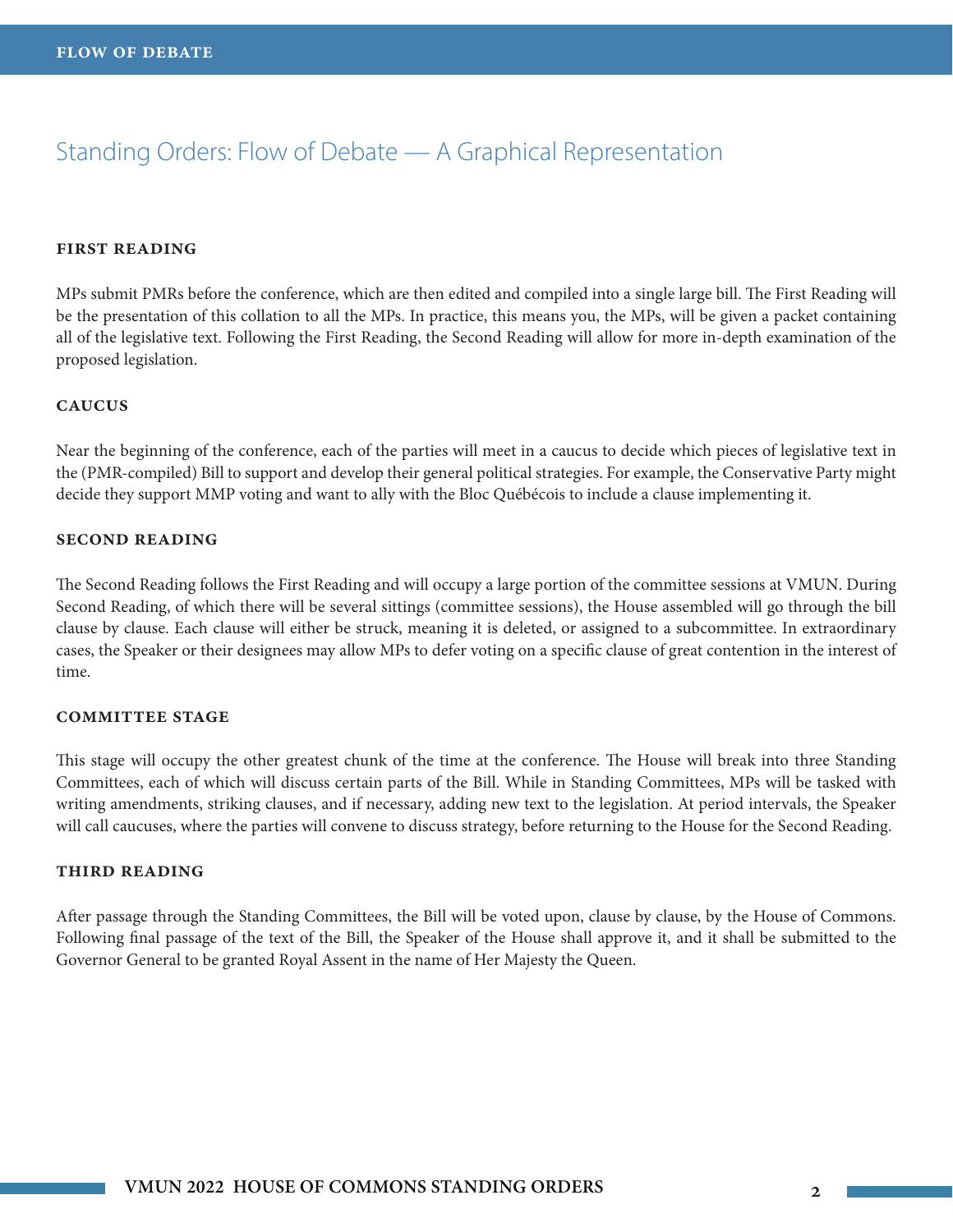

## Chapter I — Conference Rules

#### **standing order 1: scope, application, and definitions**

These rules of procedure ("Standing Orders") are applicable to the House of Commons (HOC) at Vancouver Model United Nations 2022, during all scheduled and extraordinary sittings. No other rules of procedure apply.

The term "House" in these Standing Orders refers to the main committee of the House of Commons in which all MPs (delegates) are participants, whereas the term "Standing Committee" refers to the three Standing Committees of the House of Commons. A "sitting" is the equivalent of a VMUN committee session.

#### **standing order 2: parliamentary conduct**

Members of Parliament (MPs) shall be courteous and respectful to all staff and other delegates.

Moreover, as esteemed parliamentarians, MPs are expected to play their roles accordingly. This includes using appropriate diplomatic language, abstaining from profanity and other inappropriate behaviour, and respecting the privacy and property of others.

English will be the official and only working language of the conference. MPs may not use affected accents during committee. National costumes are not permitted; MPs must wear Western business attire during all committee sessions.

The Speaker will immediately call to order delegates who do not abide by this rule. MPs who feel that they are not being treated respectfully are encouraged to discuss their concerns with the Speaker or a member of the Secretariat.

MPs are expected to be present at the beginning of every scheduled sitting, at which point roll call will be taken. MPs who will not be present for part or all of a committee session should inform the Speaker verbally or by email.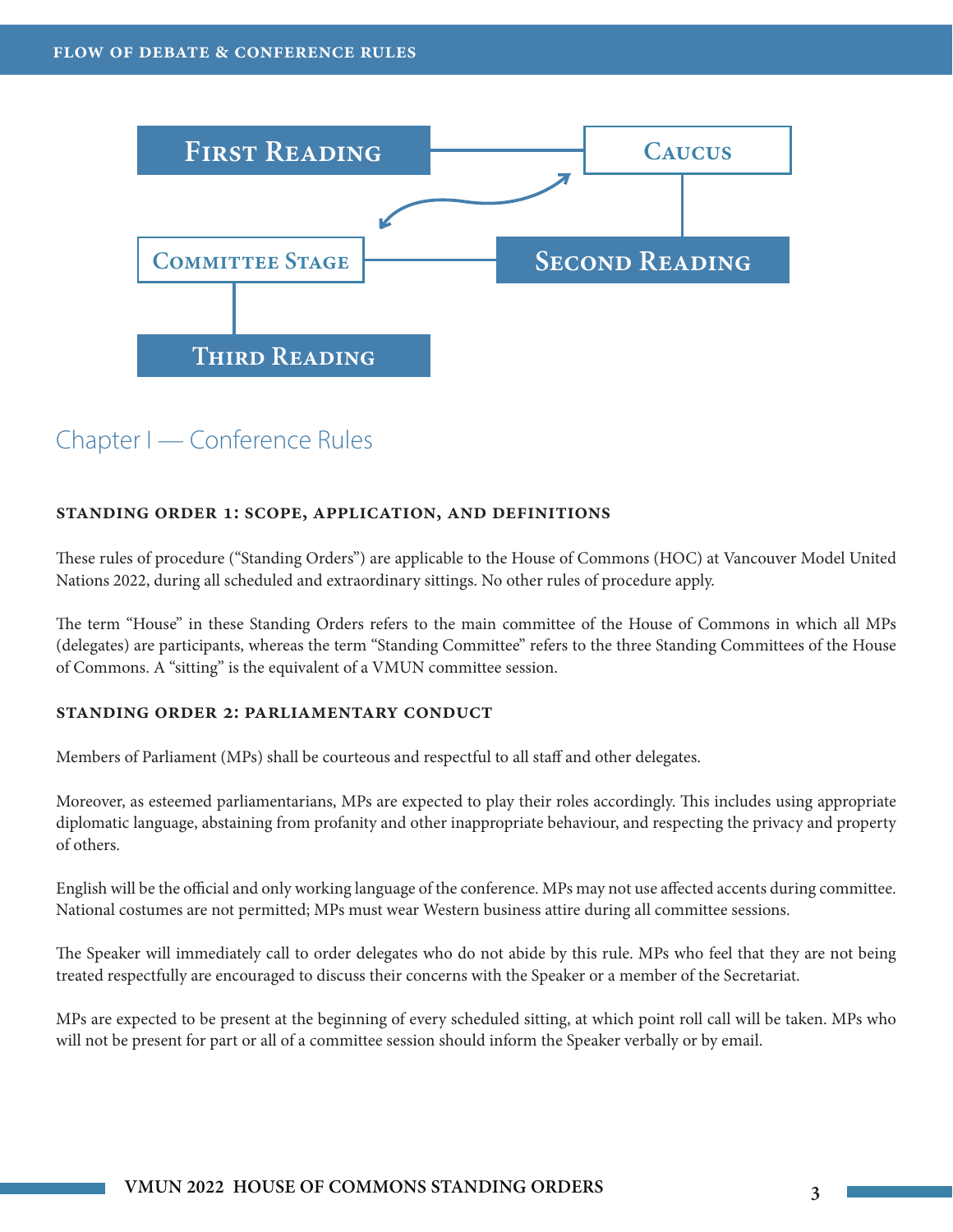#### **standing order 3: electronic aids**

MPs are expected to attend the parliamentary session having already conducted the necessary research. However, MPs are permitted to use laptop computers to aid in the composition of parliamentary business, although notepads and pens will be provided. Such devices may only be used for the specified substantive and academic purposes.

#### **standing order 4: general powers of the secretariat**

The Co-Secretaries-General and other members of the Secretariat reserve the right to suspend or modify these Standing Orders at any time. Additionally, members of the Secretariat may also serve as an officer of the House and allow any speaker to address the session.

## Chapter II — Presiding Officers and General Procedure

#### **standing order 5: presiding officers**

In the House, the presiding officers are the Speaker and the Clerks, as appointed by the Secretariat. They all have the authority to preside over debate in the House, grant the right to speak, and rule and enforce on matters concerning the Standing Orders.

In Standing Committees, the presiding officer is the chair of the Committee, who has the authority to preside over committee debate, grant the right to speak, and rule and enforce on matters concerning the Standing Orders.

When presiding over a sitting of the House or of a Standing Committee, the presiding officer is referred to as the Chair.

#### **standing order 6: speaker of the house**

The Speaker is the final authority on the Standing Orders in the House and in Standing Committees—their ruling on parliamentary procedure is final. The Speaker also has the authority to suspend the Standing Orders at any time, and may do so to address the House or Standing Committees or to allow for a presentation or guest speaker to address the House or Standing Committees. They may also advise MPs on choices and debate.

If the Speaker is unable to perform their duties, one of the Clerks shall assume all responsibilities of the Speaker until their return.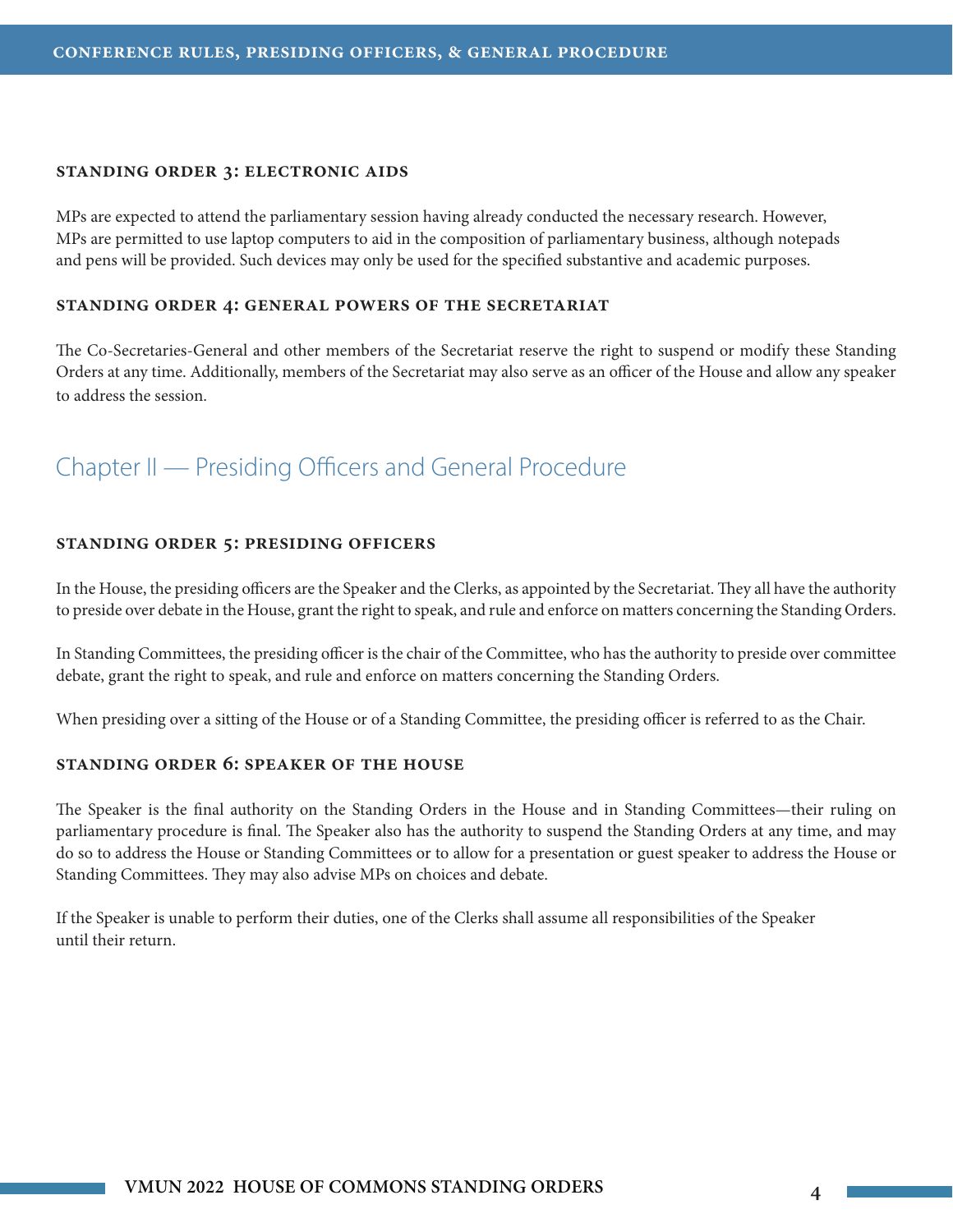#### **standing order 7: decorum**

MPs shall respectfully come to order when called to order by the Chair and sit down when the Chair rises.

No MP may address the House or a Committee without being first recognized by the Chair.

When an MP is speaking in the House or in a Committee, no MP shall interrupt their speech except for a point of order.

When a question (vote) is being put to the House, no MP may make any noise or disturbance, nor enter nor leave the House.

Upon the declaration of recess or adjournment of the session, MPs shall keep their seats until the Chair is vacated and the mace is put underneath the table.

#### **standing order 8: addressing the house**

An MP wishing to address the House shall rise from their assigned seat and say "Mr./Madam Speaker"; they may only address the House when recognized by the Chair.

All speeches and motions in the House shall be addressed to the Chair, using the form of address "Mr./Madam Speaker." This applies to all presiding officers while occupying the Chair.

The Chair may, at their discretion, impose time limits on speeches, but has the final decision on when to call an MP addressing the House to order.

Speeches that refer to documents not yet introduced to the House are dilatory.

Speeches that are not germane to the motion at hand are dilatory.

#### **standing order 9: forms of reference**

MPs may not directly address other MPs while addressing the House, but shall refer to them in the third person.

MPs shall generally refer to other MPs as "the Honorable Member for [Constituency]" while addressing the House or a Standing Committee. MPs may also refer to each other by their position (e.g. Prime Minister, Minister of Health, Critic for Energy).

#### **standing order 10: parliamentary discipline**

MPs who have acted with indecorum will receive a warning from the Speaker.

MPs who repeatedly act with indecorum and are impeding parliamentary business with unruly behaviour will be named by the Speaker and prohibited from speaking and voting for the remainder of the sitting.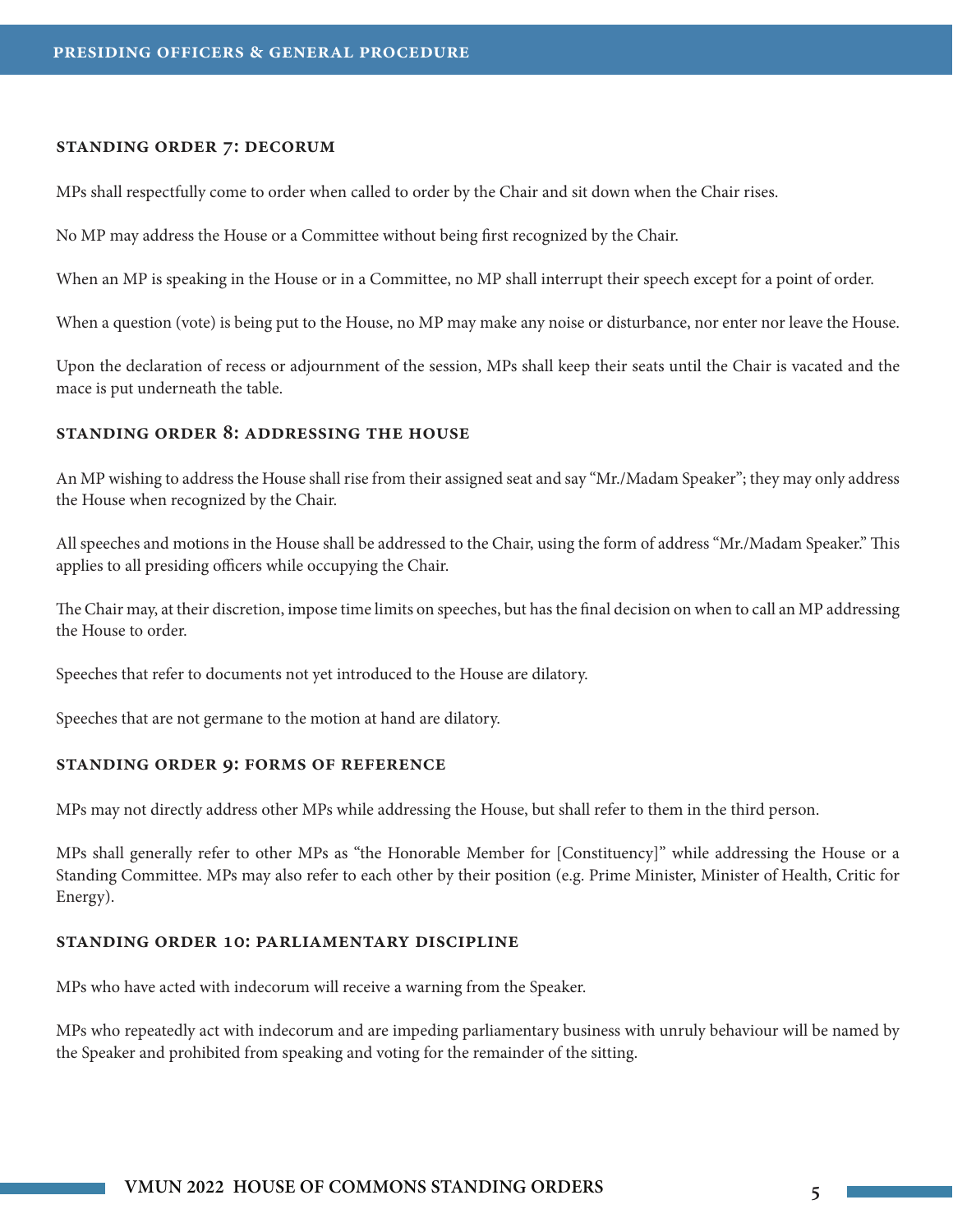#### **standing order 11: crossing the floor**

An MP may apply to cross the floor, or change parties, if they can demonstrate that the views of their constituents no longer align with those of their party. All applications for party changes must be approved by the Speaker and the destination party's leader.

#### **standing order 12: oral questions (question period)**

Oral Questions (commonly known as "Question Period") will be conducted for a maximum of 20 minutes during the first available sitting in the House each day, per the Order Paper.

During Oral Questions, MPs wishing to ask a question to a minister may rise and be called upon by the Chair to state their question.

The Chair will then call upon the appropriate minister to answer the question. Ministers must answer all questions directed to them.

## Chapter III — Opening of Sittings

#### **standing order 13: mace and entrance of presiding officers**

The sitting of the House is officially commenced when the presiding officers take the Chair and the mace enters the House. The House begins each sitting in a similar fashion.

When the House is in session and the Chair is present, the mace shall be set upon the table to represent the authority of the House and the Speaker.

The mace shall be set under the table when the Chair is vacated, such as when the House is in recess.

#### **standing order 14: order papers**

Before the beginning of each day of the parliamentary session, the Speaker shall provide MPs with an Order Paper, which is the agenda of the House's business.

House Leaders are responsible for ensuring that the Order Paper is followed by MPs.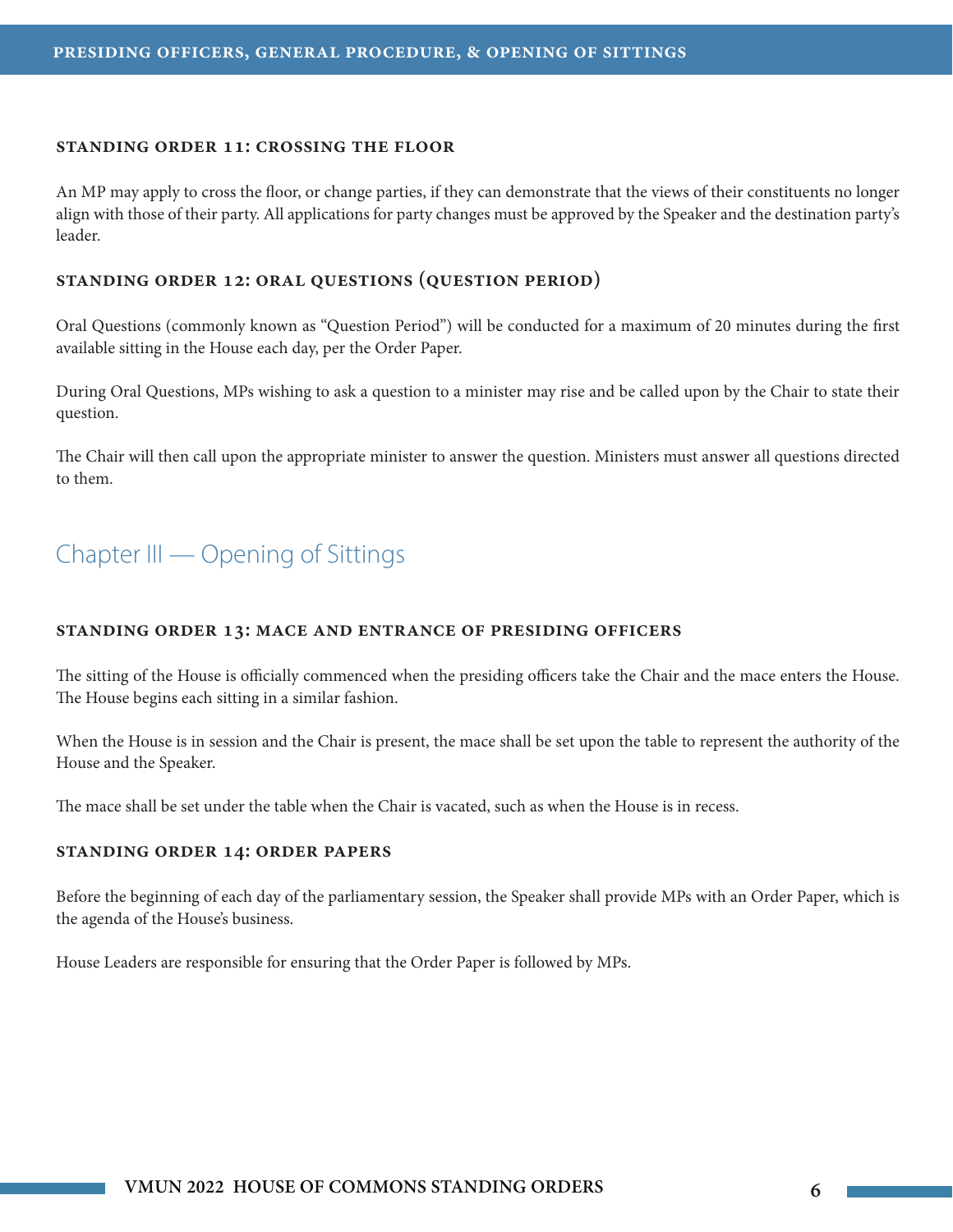### Chapter IV — Standard Motions in the House

Debatable, and thus substantive (decision-making, not procedural), motions are marked by an asterisk.

#### **standing order 15: motions**

When the Chair calls for motions from the House, any MP may raised their placard. The Chair will recognize MPs to state their motions.

A motion must be seconded by another MP to be debated in the House. An MP may second a motion by saying: "Hear, hear!"

#### **standing order 16: motion to put the question**

The House will not vote on a substantive motion until the question is put, the House equivalent of opening voting procedure. The Speaker will put the question automatically if no more MPs rise to debate a substantive motion.

An MP may choose to move to put the question, by saying:" I move to put the previous question." A vote will then ensue to determine if the motion to put the question passes.

#### **standing order 17: multiple motions and subsidiary motions**

If multiple motions are recognized by the Chair, the Chair will call for a vote on these motions in their order of introduction to consider one of them for debate.

When the vote for debate on one of these motions is carried, the House will continue with the motion carried. These motions are allowed while a substantive motion is being debated in the House:

- Motion to Put the Question
- Motion to Caucus
- Motion to Recess
- Motion to Defer Reading

#### **standing order 18: government house leader and motions**

The Government House Leader has the primary responsibility of introducing these motions, pursuant to his/her responsibility to direct the flow of Government business:

- Motion to Accept the Standing Orders
- Motion to Call the Orders of the Day
- Motion to Recess
- Motion to Adjourn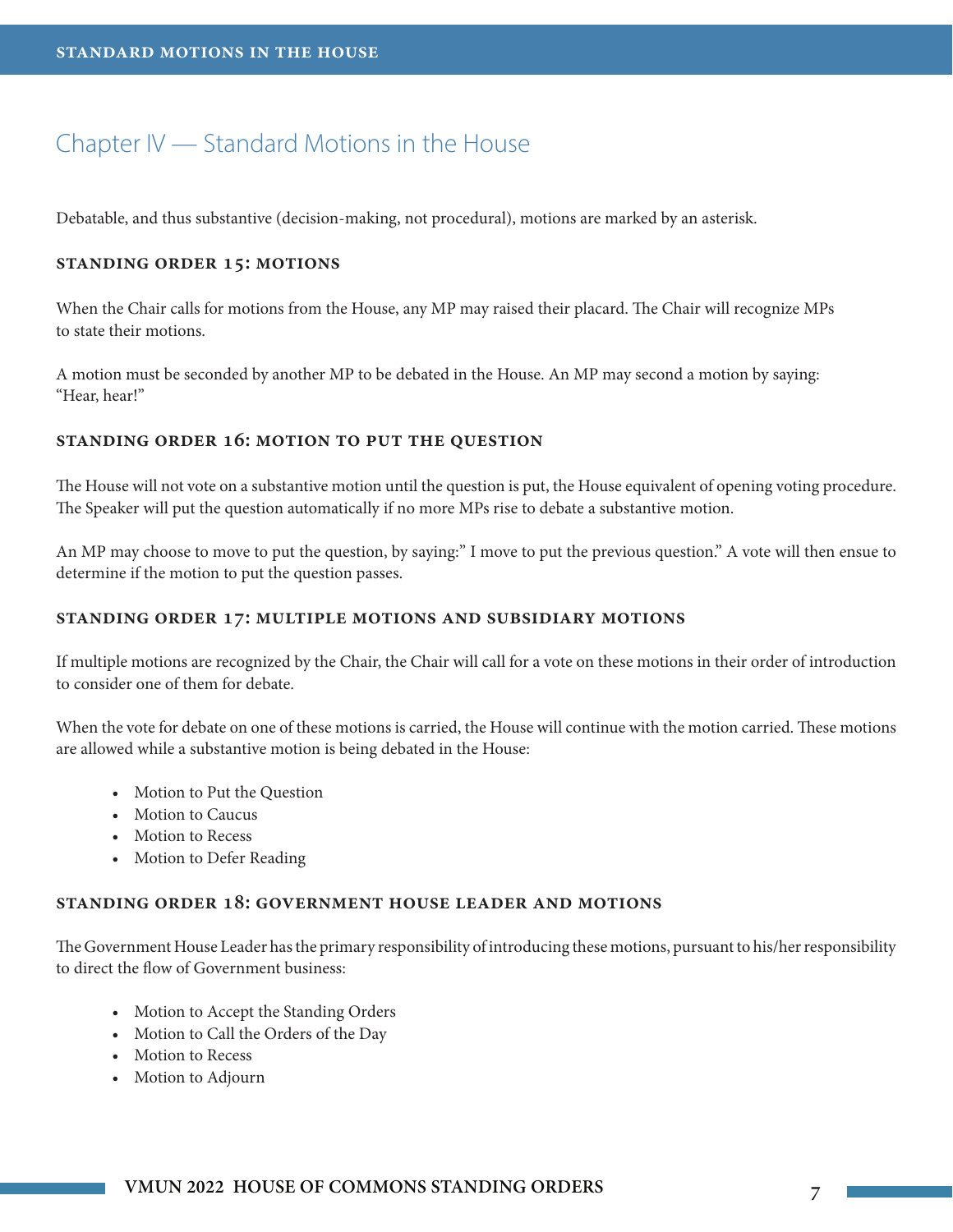When concerning Government Bills:

- Motions for Second Reading
- Motion for Third Reading

#### **standing order 19: motion to accept the standing orders**

The motion, "I move to adopt the Standing Orders as the authority by which this House is governed," opens debate for House when passed. No other motions or speeches are permitted before this motion is passed. The question is immediately put.

#### **standing order 20: motion to call the orders of the day**

The motion, "I move to call the Orders of the Day," charges the Clerk to read out the Order Paper with progress reflected. This motion is carried without debate or vote.

#### **standing order 21: motion for first reading**

The motion, "I move that Bill \_\_\_\_\_ be read a first time now and be printed," introduces a bill to the House for consideration when passed. The question is immediately put.

For Set Topic bills, this motion is carried immediately at the discretion of the Chair.

When put, the MP who motioned for First Reading will read out the Bill in question to the House, and may also summarize the Bill's intent. They will be known as the sponsor of this Bill.

#### **standing order 22: motion for second reading and referral to standing committees\***

The motion, "I move that Bill \_\_\_\_ be read a second time now and be referred to Standing Committees," begins debate on the general principles and scope of the Bill.

When passed, the Bill in question passes the stage of Second Reading and is sent to the Standing Committees.

The House is automatically set in recess, until Standing Committees are adjourned. MPs then split into their Standing **Committees** 

#### **standing order 23: motion for second reading and committee of the whole house\***

The motion, "I move that Bill \_\_\_\_\_ be read a second time now and be referred to a Committee of the Whole House," begins debate on the general principles and scope of the Bill.

When passed, the Bill in question passes the stage of Second Reading and creates a Committee of the Whole House, with the House automatically set in recess until the Committee of the Whole House is dissolved.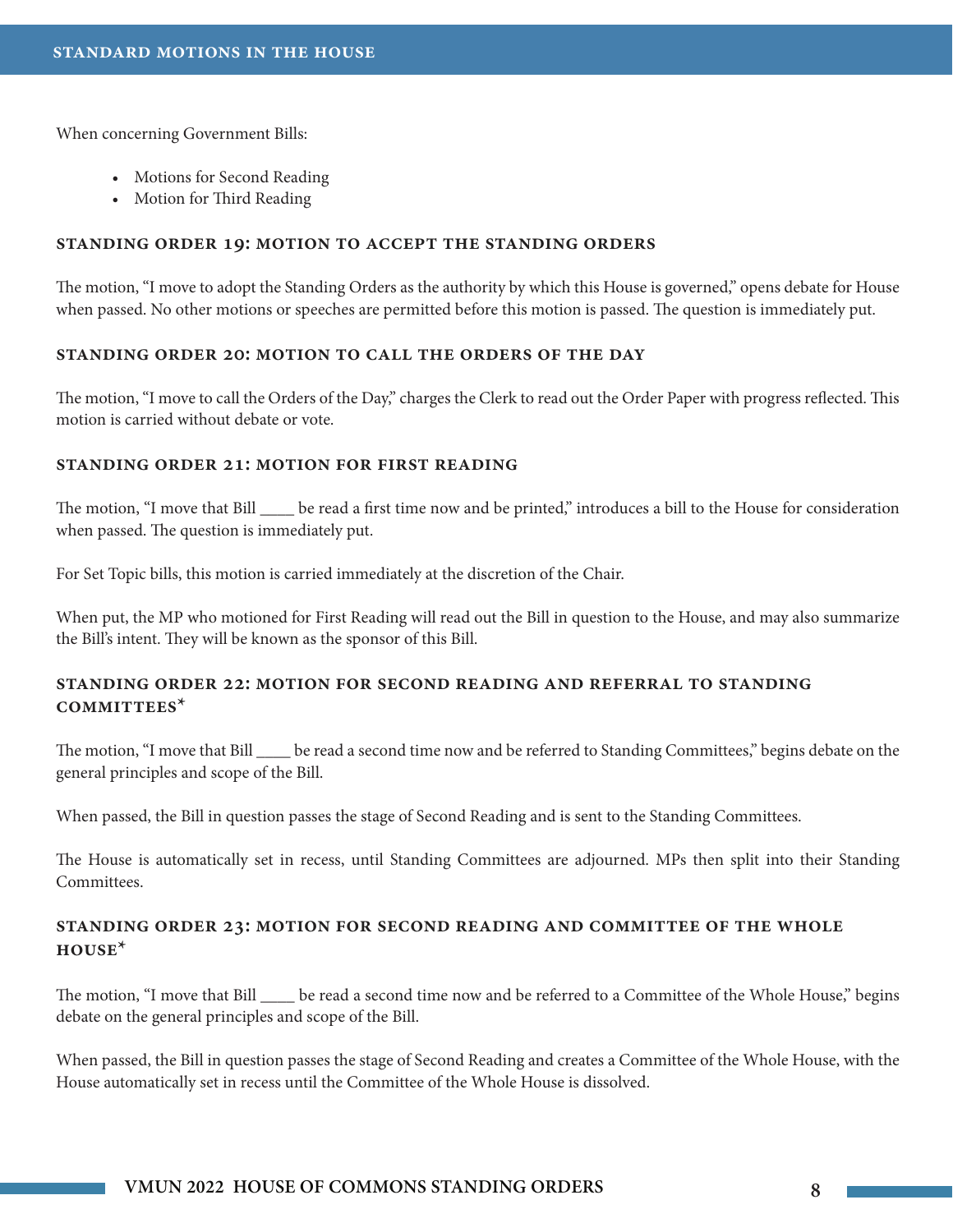#### **standing order 25: motion to amend a clause\***

A motion to amend a clause of the Bill in question must be submitted in writing to the Clerk during the caucus session before the Report Stage. Templates will be provided by House staff.

The amendments submitted will be added on the Report Stage of the Order Paper for debate.

#### **standing order 26: motion to concur in the amended bill in question\***

The motion, "I move that Bill \_\_\_\_\_, as amended, be concurred in," ends the Report Stage for the Bill when passed. All amendments passed during the Report Stage will be locked in. No more amendments may be considered after this point.

#### **standing order 27: motion for third reading\***

The motion, "I move that Bill \_\_\_\_\_, be read a third time now and do pass," begins debate on the final version of the Bill, including all passed amendments.

When passed, the Bill in question passes and is sent to the Governor General to receive Royal Assent. If rejected, the Bill in question returns to the caucus session before the Report Stage.

#### **standing order 28: motion to adjourn and recess**

The motion, "I move that the House do adjourn," ends the parliamentary session indefinitely when passed. This will only be in order during the last House sitting, and is subject to the Speaker's discretion. This motion may be made only by the Leader of the Government in the House of Commons. The question is immediately put.

The motion, "I move that the House do recess," ends a House sitting when passed until the next scheduled or emergency sitting. It is subject to the Speaker's discretion. The question is immediately put.

#### **standing order 29: motion to caucus**

The motion, "I move to caucus for \_\_\_\_\_ minutes," suspends the Standing Orders and allows MPs to informally discuss and caucus with other MPs when passed for the defined amount of time. This is the parliamentary equivalent of an unmoderated caucus. The question is immediately put.

#### **standing order 30: motion to defer reading**

While a motion for Second Reading or Third Reading for an Open Agenda Bill is being debated in the House, the motion, "I move to defer the reading of the Bill in question," when passed, moves the debate and vote for Second Reading or Third Reading of the Bill to the end of the Order Paper. The question is immediately put.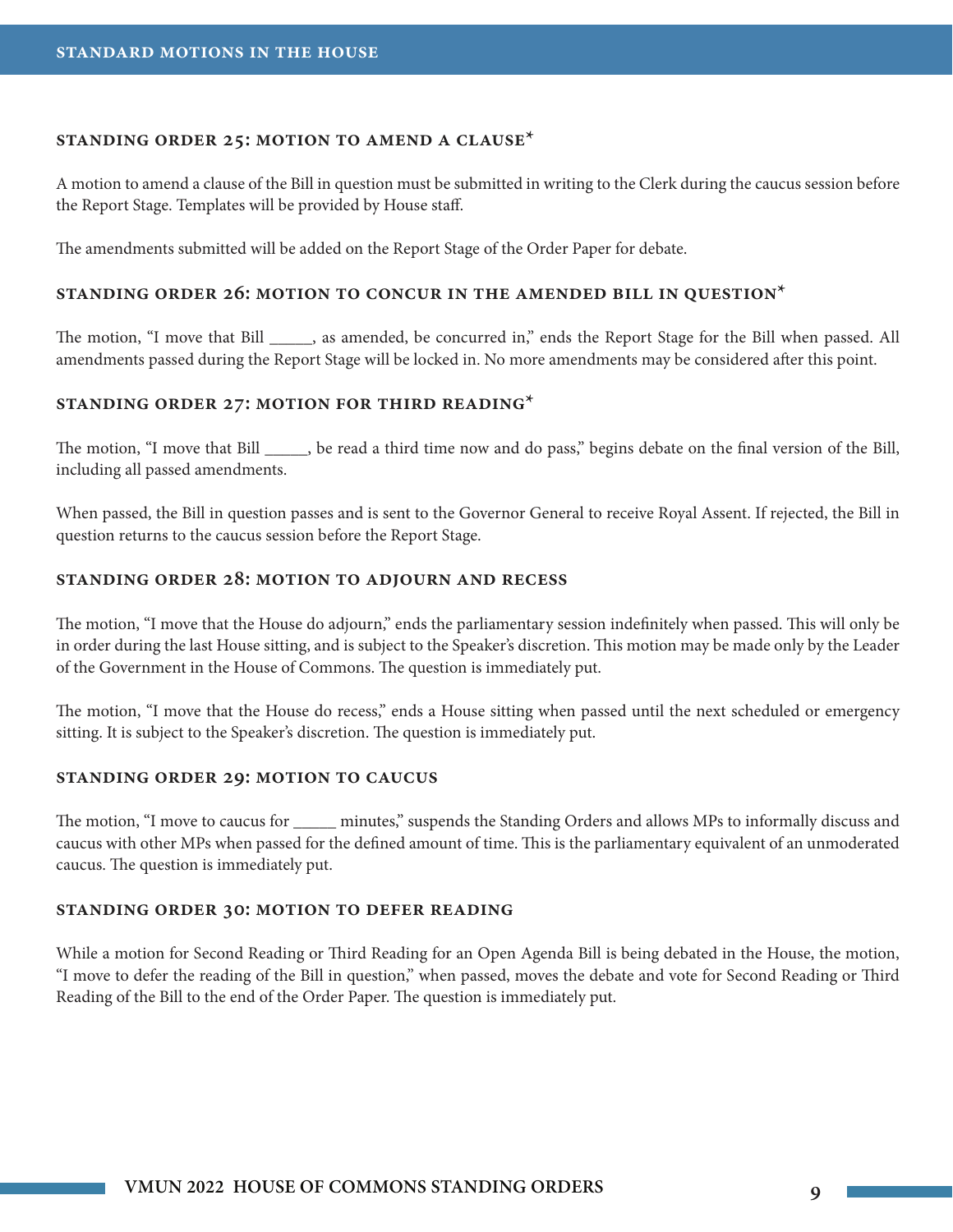## Chapter V — Points

#### **standing order 31: point of order**

An MP may rise on a Point of Order to indicate an instance of improper parliamentary procedure. They may be asked to refer to the appropriate Standing Order to justify the point.

The Chair will then rule on the Point. In extraordinary circumstances, the Chair may allow brief debate on the point before making their ruling, subject to their discretion.

Points of Order may interrupt another MP's speech, but should wait until after the end of a sentence out of courtesy.

#### **standing order 32: point of personal privilege**

An MP may rise on a Point of Personal Privilege if they are experiencing personal discomfort or danger that impairs their ability to participate in the proceedings. The House staff will then address the problem.

Points of Personal Privilege may only interrupt speeches for instances of dire danger.

#### **standing order 33: point of parliamentary inquiry**

An MP may rise on a Point of Parliamentary Inquiry to ask a question regarding the Standing Orders and parliamentary procedure.

Points of Parliamentary Inquiry cannot interrupt speeches.

## Chapter VI — Voting

#### **standing order 34: procedural and substantive votes**

Procedural votes may only be decided by unanimous adoption or a voice vote.

Substantive votes may be decided by unanimous adoption, voice, and recorded vote.

All votes require a simple majority (50 percent plus 1) to pass.

MPs who do not vote are considered to have abstained.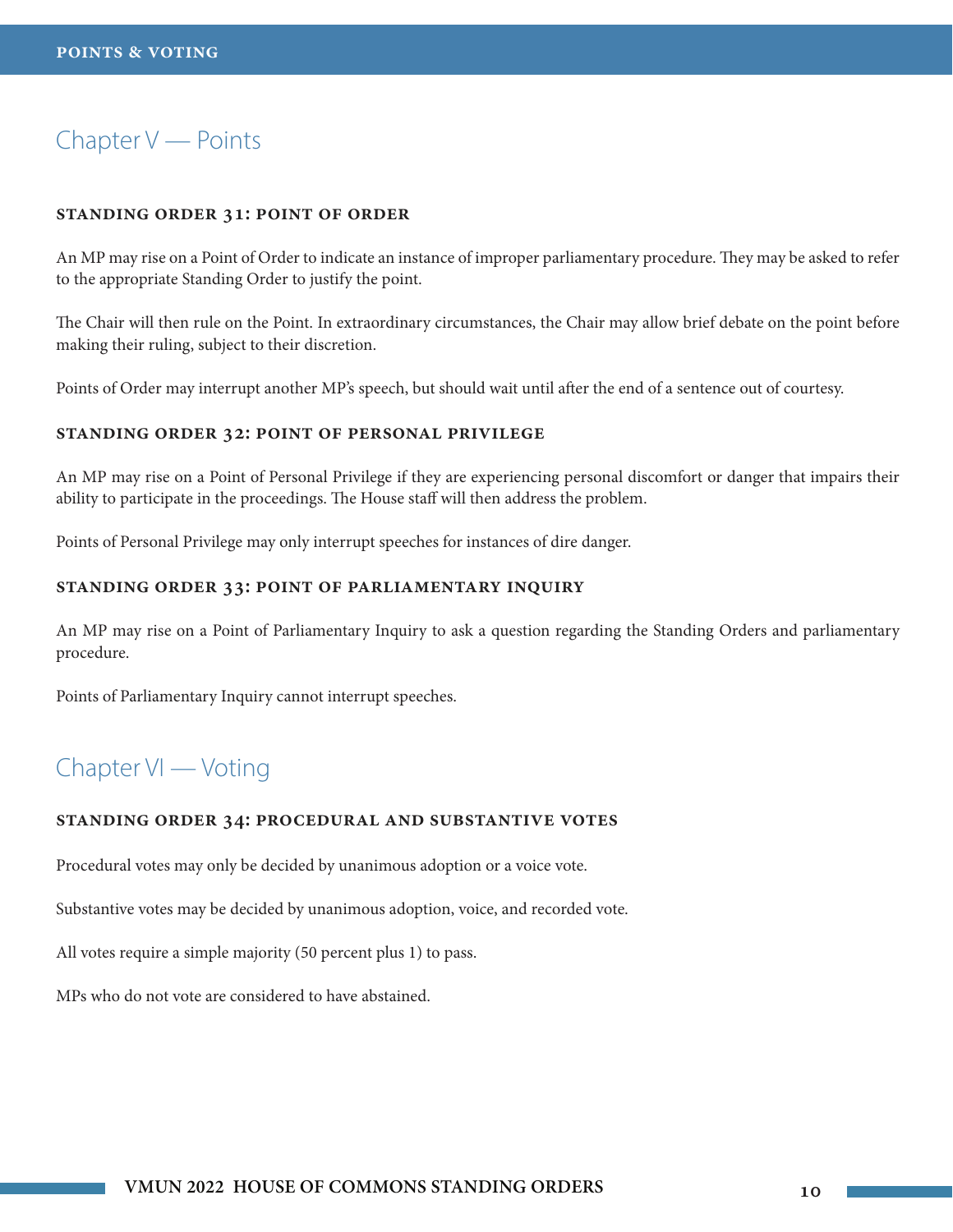#### **standing order 35: unanimous adoption (acclamation)**

Upon voting on a motion, the Chair asks, "Is it the pleasure of the House/committee to adopt this motion?" If there are no dissenting voices, the motion is carried without vote.

If there are dissenting voices, the Chair moves to the voice vote in the House, or the recorded vote in Standing Committees.

#### **standing order 36: voice vote**

The Chair will call for those in favour of the motion to say "Yea," and all those opposed to say "Nay." They will then decide whether the yeas or the nays were the majority opinion of the House and announce the decision to the House.

If five or more MPs rise to object to the decision of the Chair, a recorded vote will take place (only for substantive motions).

#### **standing order 37: recorded vote**

The Chair will call for a two-minute caucus before a recorded vote. During this time, parties may discuss voting strategy and Whips may perform their duties.

After this two-minute period, the Chair will call for those in favour of the motion to raise their placard, and have the Clerk record their names. They may lower their placard after the Clerk calls their name. The Chair will then call for those opposed to raise their placard and lower it in a similar fashion.

The Clerk will then tally the votes and announce the vote.

In Standing Committees, placards are also raised for recorded votes.

#### **standing order 38: tied votes**

If the votes are tied for a recorded vote, the Speaker will cast their vote to break the tie in order to allow the continuation of debate, or to maintain the status quo.

#### **standing order 39: whipping the vote**

All procedural votes are considered free votes; whipping procedural votes is not allowed.

Party Whips may remove a member from the respective party caucus if they demonstrate to the Speaker that the member in question went against party vote during a proven whipped vote. The member then becomes an independent, and can seek approval to join another party from that party's leader and the Speaker.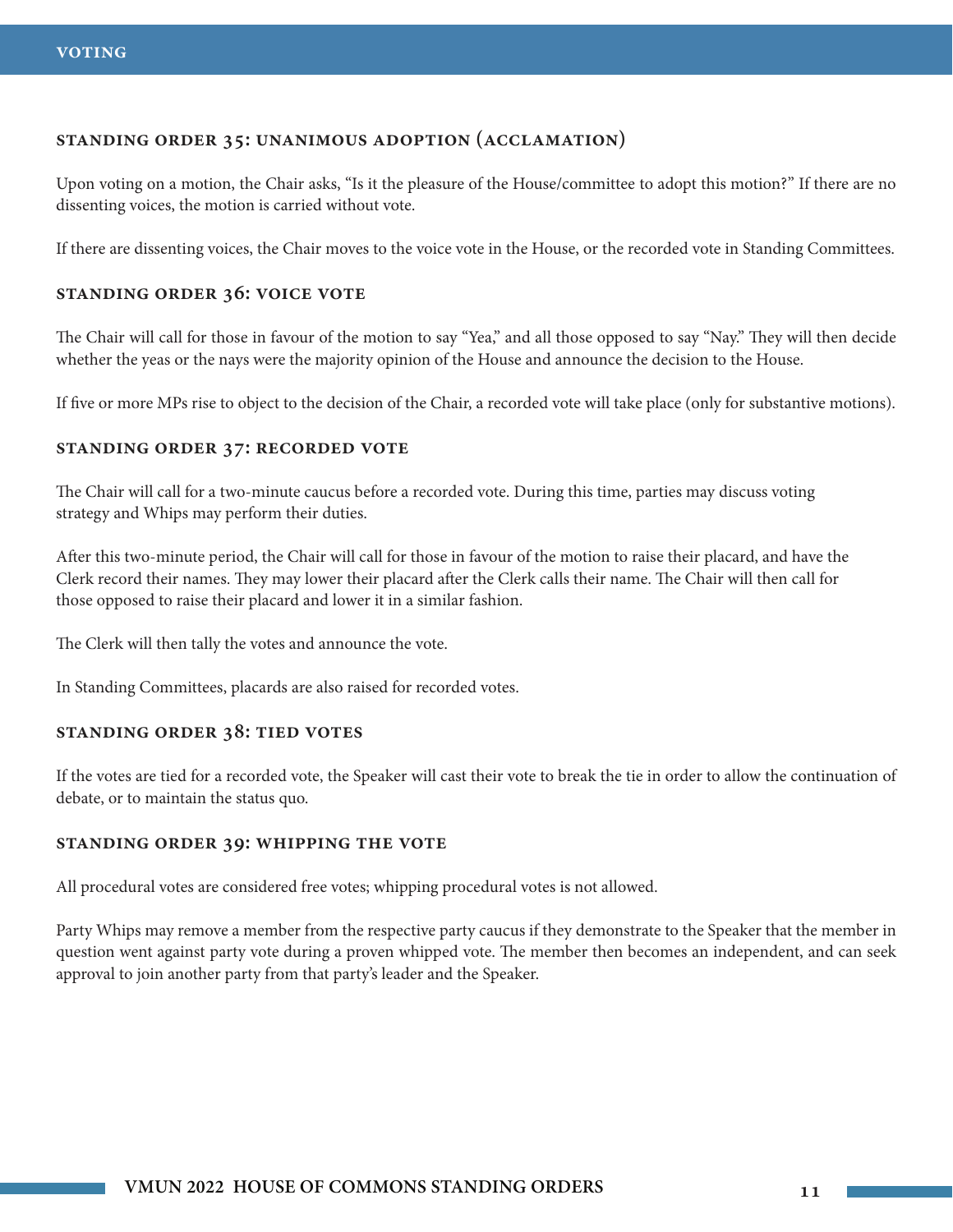## Chapter VII — Committee Procedure

#### **standing order 40: standing committees**

There are three Standing Committees at within the House: Environment and Sustainable Development, Indigenous and Northern Affairs, and Industry, Science and Technology.

Each MP sits on one standing committee.

#### **standing order 41: rules of procedure in standing committees**

All Standing Orders except those in Chapter IV apply to Standing Committees and Committees of the Whole House.

Committee procedure is more informal than that in the House—the Committee Chair, with recommendations from Committee members, has the right to change the Standing Orders within Chapter VII to better and more efficiently produce an amendment report for the Bill in question.

In Standing Committees and in a Committee of the Whole House, these motions only apply:

- Motion to Amend a Clause (written), using the same template as in the House.
- Motion to Summon a Witness ("I move to summon \_\_\_\_\_\_\_ as a witness to this Committee") charges the Chair to summon an MP from another committee to speak to the committee (only in Standing Committees). The MP has the right to refuse the summoning.
- Motion to Instruct a Member to Present the Committee's Report ("I move that the Committee instruct \_\_\_\_\_\_ to present the Committee's report") charges a member of the committee with presenting the Committee's amendment report to the House (only in Standing Committees).
- Motion to Adjourn ("I move that the Committee do adjourn") finalizes the Committee's amendment report and adjourns the committee. MPs return to the House.

There are no seconds nor motions to put the question; once a motion in committee is made, it is immediately voted upon.

Any other decisions (e.g. setting a topic for discussion, ending debate on a clause, ending clause-by-clause debate, caucus and recess) can be made informally with an informal vote.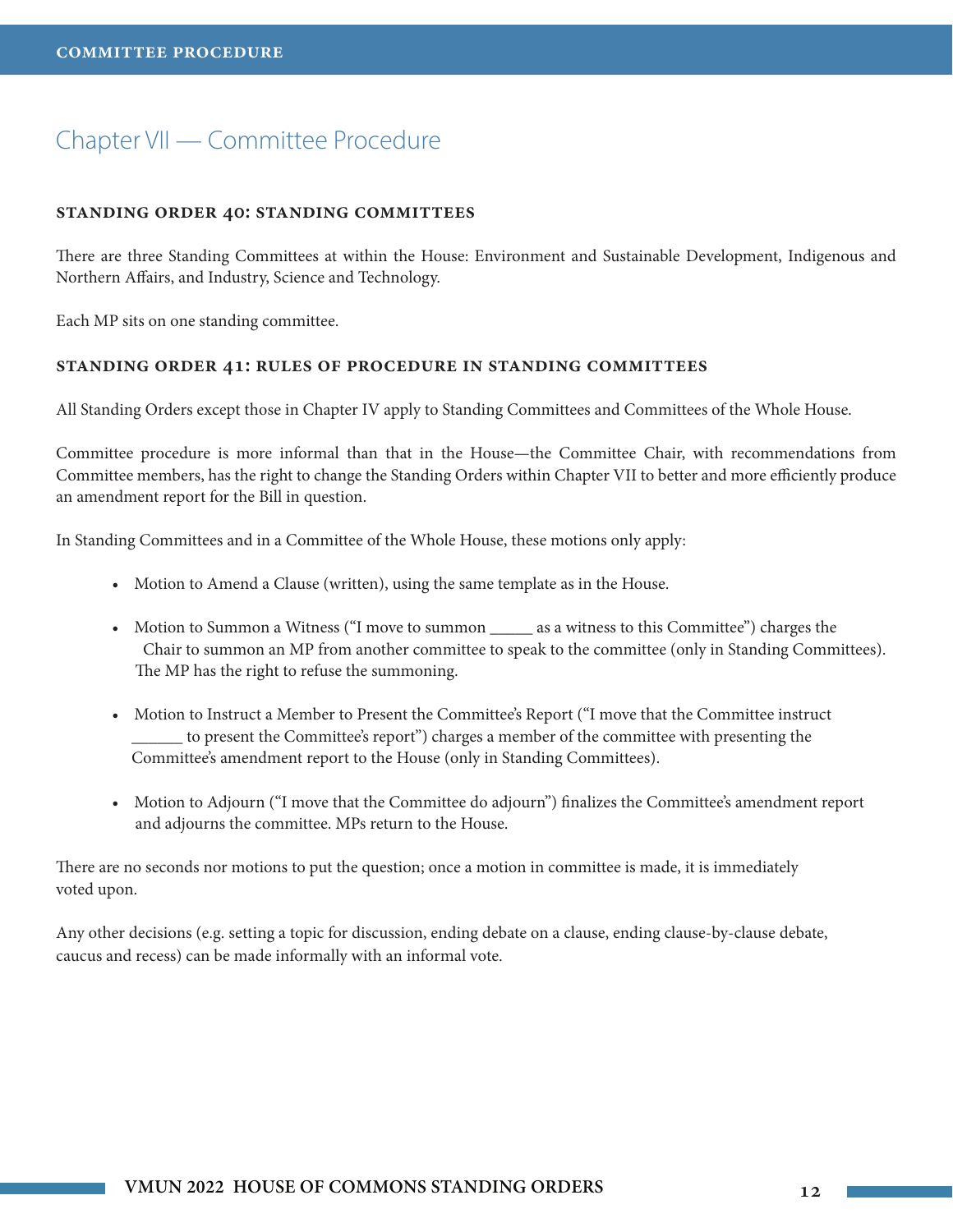#### **standing order 42: clause-by-clause debate**

The Chair will lead the Committee in debating each clause by numerical order (i.e. clause one, then clause two, etc.)

Debate on clauses not germane to the Committee's mandate is not allowed.

If the committee so desires, line-by-line debate and preambulatory clause debate may also occur after enacting clauses are debated.

#### **standing order 43: witnesses in standing committees**

If a witness attends to speak to a Standing Committee, they must take an oath of honesty that the Chair will conduct.

Witnesses are allowed to make a brief opening statement, and then committee members will be able to ask the witness questions. The witness is not obligated to answer any questions.

#### **standing order 44: amendments in standing committees**

Motions to amend a clause will be accepted by the Chair in writing throughout the entire Committee session.

After clause-by-clause debate is exhausted, or the Committee decides to end clause-by-clause debate, the Chair will allow voting on submitted amendments by numerical order of the clause affected, and may group amendments if appropriate. On the Committee's discretion, brief debate may be permitted on amendments.

## Chapter VIII — Amendments

#### **standing order 45: admissibility of amendments**

An amendment motion can add or remove a single clause, or alter a single clause.

Amendments that contradict the general purpose or scope of the Bill in question, render the Bill powerless, or introduce irrelevant material to the Bill are inadmissible.

#### **standing order 46: order of amendments at report stage**

The Government House Leader sets the order of amendments at the Report Stage and may group certain amendments together into amendment packages. These decisions will be reflected in the Order Paper when the Government House Leader submits the order to the Clerk.

This must be done during the recess between the Report Stage Caucus and the Report Stage.

Groupings must be approved in writing by the sponsors of affected amendments.

The Government and Opposition House Leaders should discuss and agree upon this order and grouping of amendments before their submission.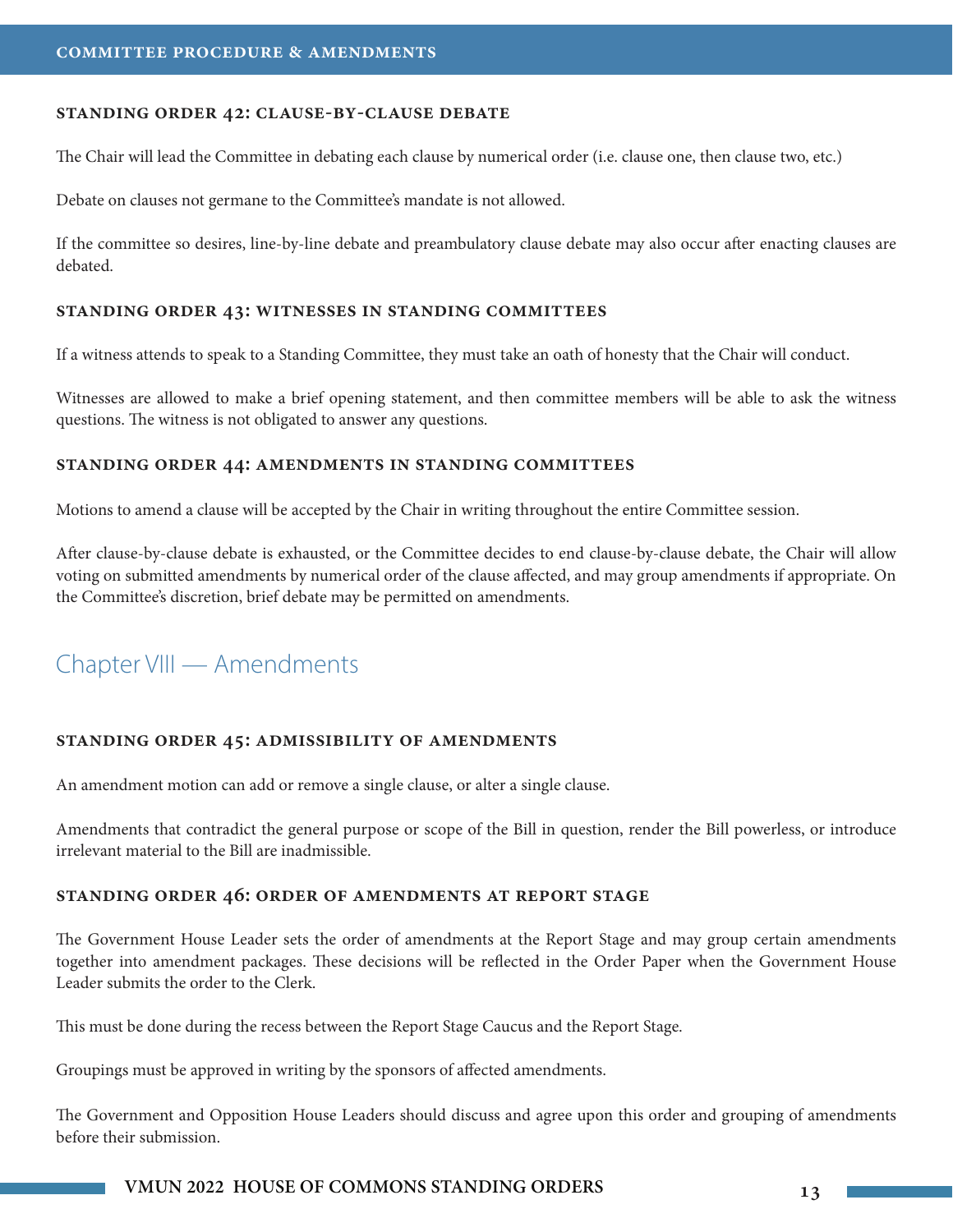Opposition parties may retaliate against unfair ordering or grouping of amendments by immediately putting the question and rejecting amendments.

#### **standing order 47: amendments at report stage**

During the Report Stage, the Chair will call on sponsors of amendments to present their amendments per the Order Paper.

For amendment packages, sponsors will present their respective clauses within the package.

The Chair will permit brief debate for a specific time period subject to their discretion, after which the question will be automatically put and the amendment or amendment package voted upon.

## Chapter IX — Open Agenda and Emergency Situations

#### **standing order 48: order of open agenda bills**

The Government House Leader sets the order of Open Agenda Bills on the Order Paper. These decisions will be reflected in the Order Paper when the Government House Leader submits the order to the Clerk.

This must be done before the House moves from the Set Topic to the Open Agenda Bills.

The Government and Opposition House Leaders should discuss and agree upon this order of Open Agenda Bills before its submission.

Opposition parties may retaliate against unfair ordering of Open Agenda Bills by rejecting First Readings of Open Agenda Bills.

#### **standing order 49: emergency debate**

In the case of a domestic or international emergency, the Speaker may temporarily suspend the Order Paper to begin an emergency debate. The Speaker will continue to suspend the Order Paper at their discretion, or until a resolution for the crisis has been achieved.

Members may motion for an emergency Committee of the Whole House ("I move for an emergency Committee of the Whole House") to discuss the emergency and entertain expert witnesses to learn more about the emergency.

#### **standing order 50: crisis motions**

Written crisis motions that authorize government agencies to take actions must be made to resolve an emergency (e.g. "I move that the Canadian Forces...). This is the House equivalent of a crisis directive.

In order to be considered for debate, they must be submitted in writing to the Clerk. The Chair is responsible for ordering the motions for debate. As with all motions, they are debated upon when made and are voted upon when the question is put.

These motions cannot be made in an emergency Committee of the Whole House.

#### **VMUN 2022 HOUSE OF COMMONS STANDING ORDERS 14**